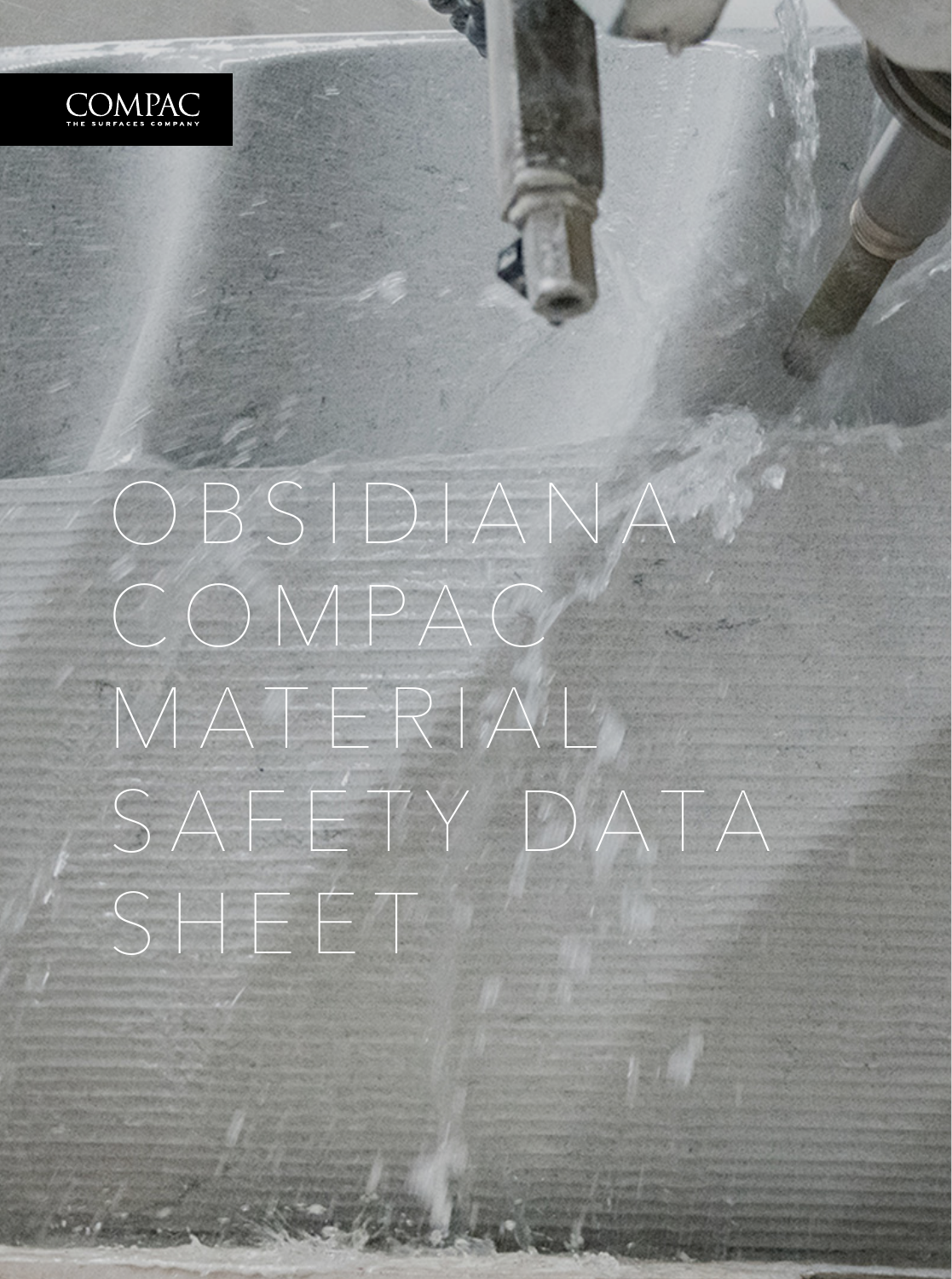# INDEX

| 1              | PRODUCT AND COMPANY IDENTIFICATION      |
|----------------|-----------------------------------------|
| $\overline{2}$ | <b>HAZARD IDENTIFICATION</b>            |
| 3              | COMPOSITION/COMPONENT INFORMATION       |
| 4              | <b>FIRST-AID MEASURES</b>               |
| 5              | FIRE EXTINGUISHING METHODS              |
| 6              | <b>ACCIDENTAL SPILL MEASURES</b>        |
| 7              | <b>HANDLING AND STORAGE</b>             |
| 8              | EXPOSURE CONTROLS/1 PERSONAL PROTECTION |
| 9              | PHYSICAL AND CHEMICAL PROPERTIES        |
| 10             | STABILITY AND REACTIVITY                |
| 11             | <b>TOXICOLOGICAL INFORMATION</b>        |
| 12             | <b>ECOLOGICAL INFORMATION</b>           |
| 13             | <b>CONSIDERATIONS ON WASTE PRODUCTS</b> |
| 14             | <b>TRANSPORT INFORMATION</b>            |
| 15             | STANDARDS FRAMEWORK                     |
| 16             | OTHER INFORMATION                       |
|                |                                         |

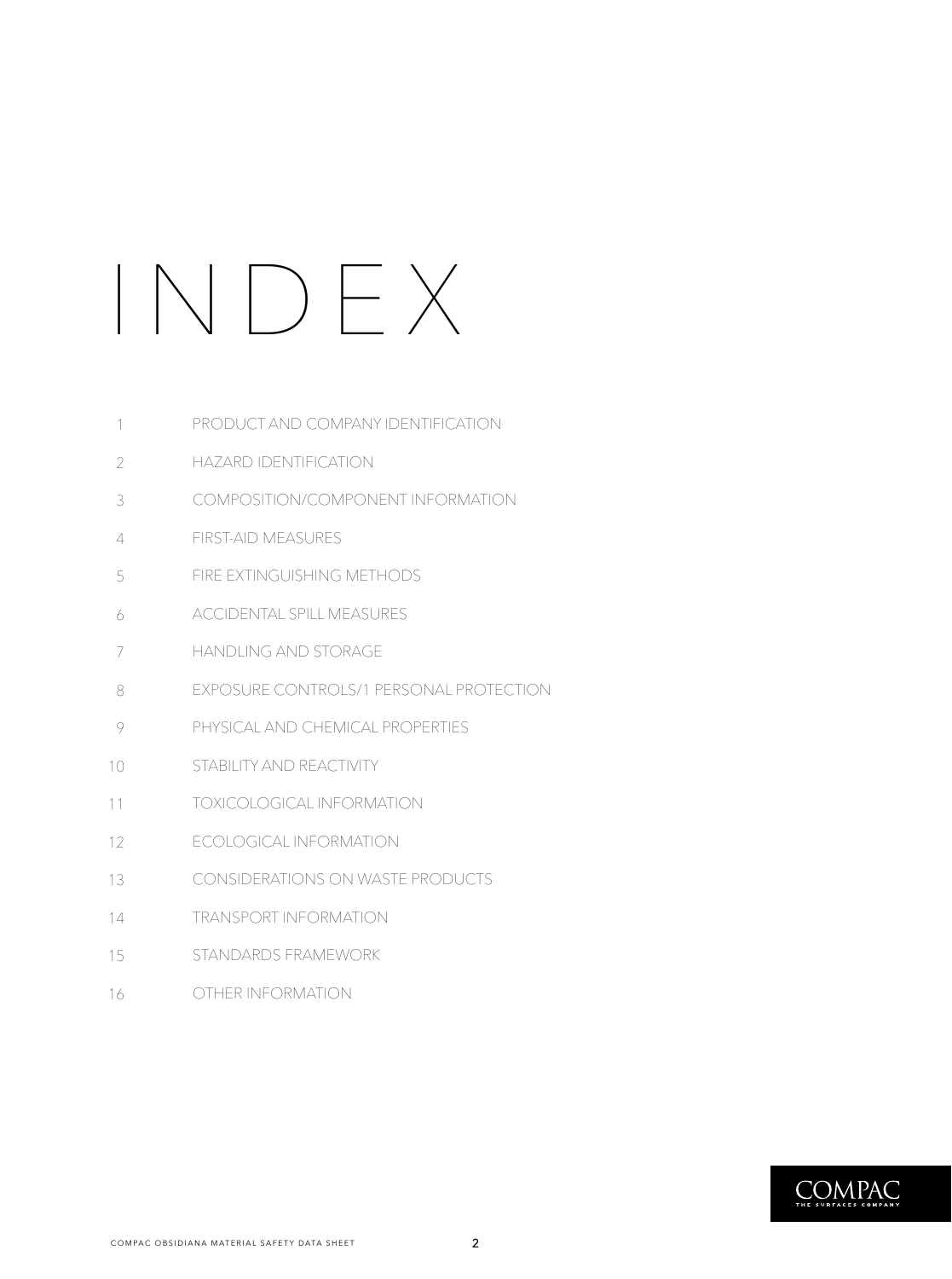## 1. PRODUCT AND COMPANY IDENTIFICATION

| PRODUCT IDENTIFICATION                                        | <b>COMPAC OBSIDIANA</b>                                                                                                                                                                                       |
|---------------------------------------------------------------|---------------------------------------------------------------------------------------------------------------------------------------------------------------------------------------------------------------|
| Identified uses                                               | Agglomerated Stone designed for indoor use. Specially<br>intended for kitchen worktops, bathroom countertopos,<br>floors and stairs, wall coverings, furniture, sinks, shower<br>trays and other similar uses |
| Non-permitted uses                                            | Do not mechanically process the material using a dry<br>method, avoid producing dust.                                                                                                                         |
| Manufacturer information                                      | Silicalia Portugal SA<br>EN Vale do feto 2205-304<br>Pego-Abrantes-Potugal<br>Tel: +351 241 830 020<br>info@compac.es // www.compac.es                                                                        |
| Safety data sheet provider (if<br>different from manufacturer | Marmol Compac SAU<br>Travessera de Albaida nº 1<br>46727 Real de Gandia (Valencia) Spain<br>Silicalia SL<br>Travessera de Albaida nº 1<br>46727 Real de Gandia (Valencia) Spain                               |
| Phone number in case of emergency                             | Spain: +34 91 562 0420                                                                                                                                                                                        |

## 2. HAZARD IDENTIFICATION

No hazards associated with finished Obsidiana products from Compac in CLP (EC) standard No. 1272/2008. Nevertheless, during work on and installation of this material the following information must be taken into account. Please read carefully. Dust generated during manufacturing contains crystalline silica SiO2 which may be inhaled. Large scale inhalation of this portion of mineral dust and crystalline silica can cause serious illnesses including pneumoconiosis, silicosis, lung cancer, chonic obstructive pulmonary disease and kidney disease.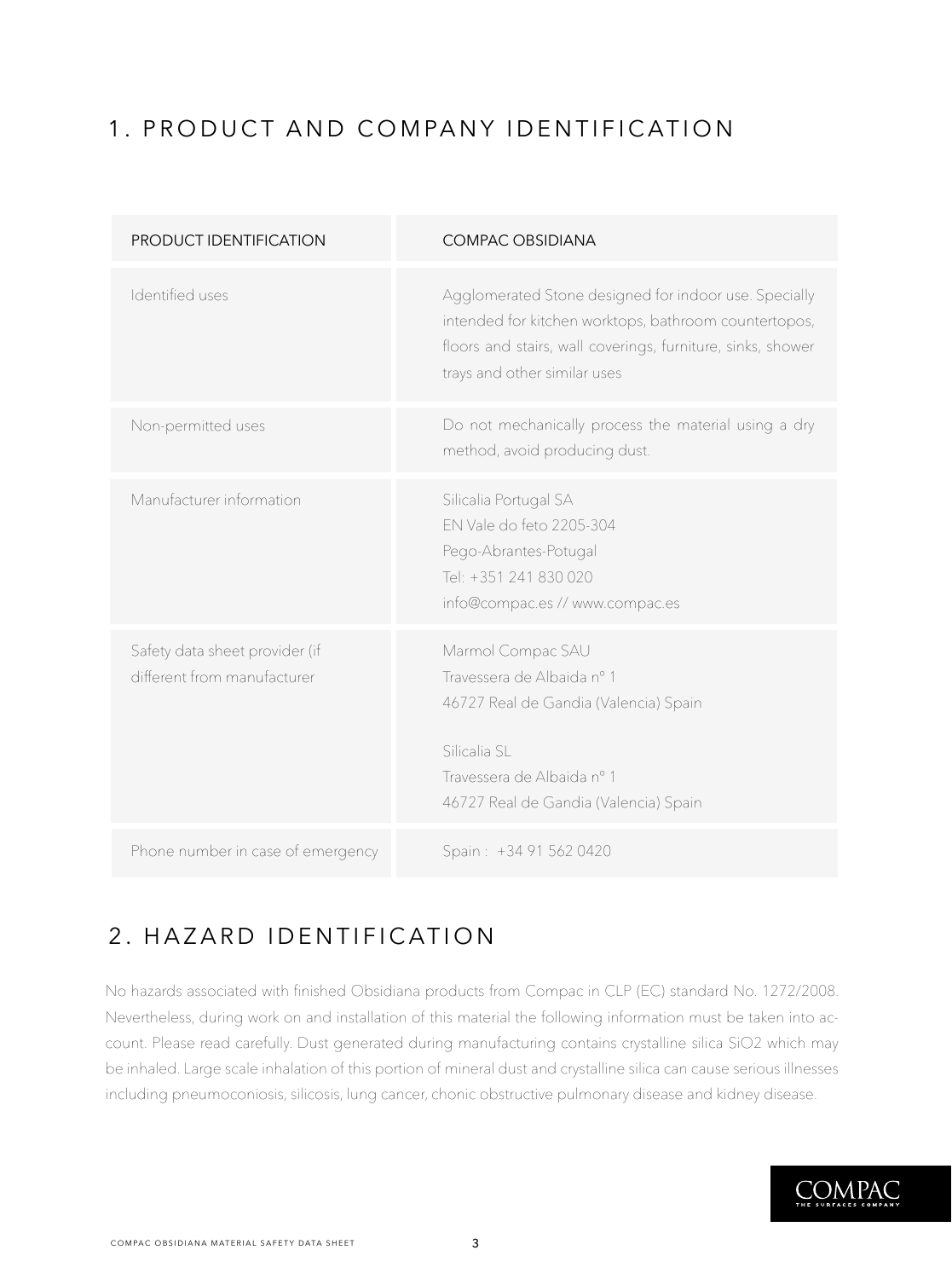### 2.1. SUBSTANCE OR MIXTURE CLASSIFICATION

Total crystalline silica content (SiO2 ) of product <7%

#### **Regulation (EC) nº 1272/2008 (CLP) GHS ver.7**

| STOT RE 1 | Specific target organ toxicity-repeted exposure. Category 1.                             |
|-----------|------------------------------------------------------------------------------------------|
| H372      | Causes Damage to organs (lungs) through prolonged or repeated expo-<br>sure (inhalation) |
| H350i     | May cause cancer by inhalation                                                           |
| STOT SE 3 | Specific target organ toxicity -single exposure. Category 3.                             |
| H335      | May cause respiratory irritation                                                         |

#### 2.2. LABEL INFORMATION

#### **Regulation (EC) nº 1272/2008 (CLP) GHS ver.7**

#### *HAZARD STATEMENTS:*



**H372:** Causes damage to organs through prolonged or repeated exposure (inhalation). **H350i:** May cause cancer by inhalation **H335:** May cause respiratory irritation

#### *PREVENTION STATEMENTS:*



**P201:** Obtain special instructions before use **P202:** Do not handle until all safety precautions have been read and understood **P260:** Do not breathe dust generated in cutting, milling and polishing processes. **P264:** Wash hands and face thoroughly after handling. **P270:** Do not eat, drink or smoke when handling this material.

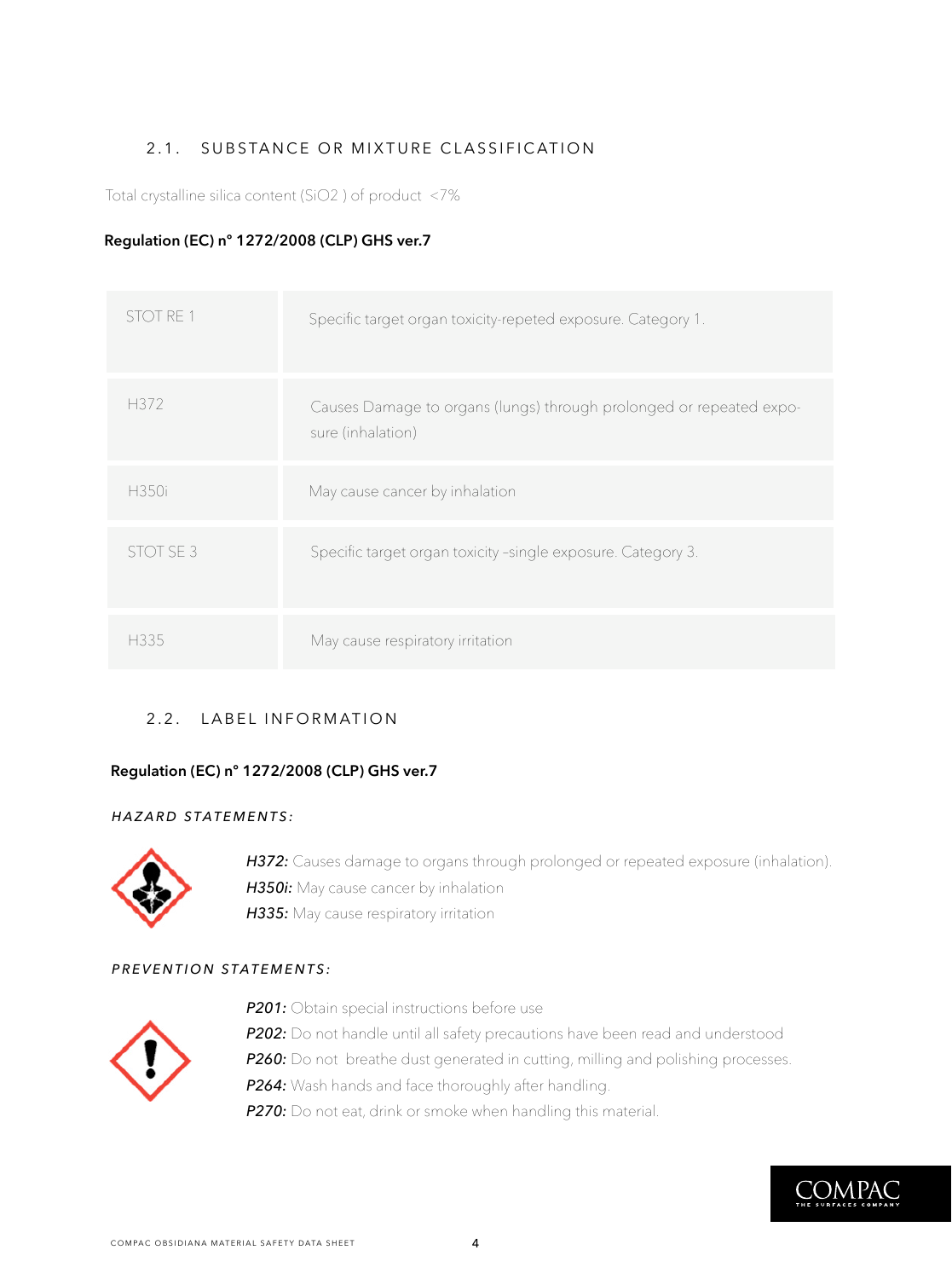## 3. COMPOSITION/COMPONENT INFORMATION

### 3.1. SUBSTANCE: NOT APPLICABLE

#### 3.2. MIXTURE:

General description of components of the mixture: This material is composed of inorganic fillers (85·95%), including but not limited to feldspar, glass and others, polyester resin (5-15%) and pigments and additives (<5%).

| Indicator                             | <b>Name</b>                        | Concentration | <b>Classification-Re-</b><br>gulation (EC) N°<br>1272/2008  |
|---------------------------------------|------------------------------------|---------------|-------------------------------------------------------------|
| CAS N°: 14808-60-7<br>EC N° 238-878-4 | Crystalline Silica (SiO2<br>Quartz | 27%           | STOT RE1, H372<br><b>STOT SE 3, H335</b><br>Carc. 1A, H350i |

Mixture componets subject to occupational exposure limits (sec. 8) For more Information about hazards check section 16.

## 4. FIRST-AID MEASURES

Finished material requires no special first-aid measures. During manufacturing/handling process, the following apply:

**Contact with eyes**: Keep eyes open and rinse cautiously with water.

**Contact with skin**: Wash with soap and water.

**Inhalation**: Take affected worker to well-ventilated place. Additional forced ventilation may be required if adverse reaction is observed. Ventilate work area thoroughly. Seek medical attention if worker feels unwell.

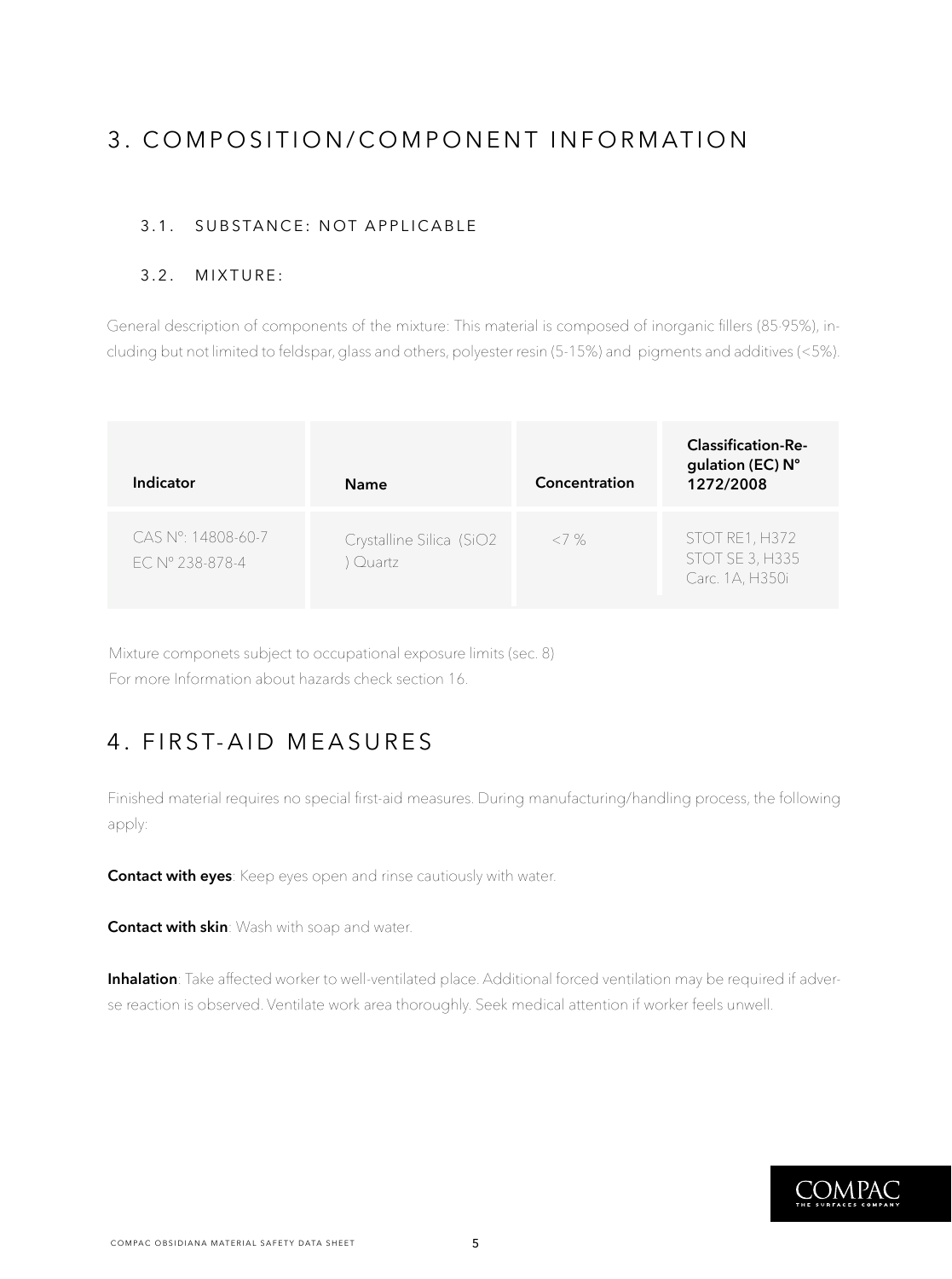## 5. FIRE EXTINGUISHING METHODS

| Fire resistance                       | Category: A2fls1                                                                                       |
|---------------------------------------|--------------------------------------------------------------------------------------------------------|
| Suitable fire-extinguishing methods:  | Any extinguishing agent is suitable.<br>Multi-purpose dry-powder fire extinguishers are<br>recommended |
| <b>Personal Protection Equipment:</b> | Depending on the fire zone.                                                                            |

## 6. ACCIDENTAL SPILL MEASURES

This material offers no spill hazards.

## 7. HANDLING AND STORAGE

Manual handling.

Users are responsible for performing an evaluation of risks in accordance with local Worker Safety Laws.

The following precautions are recommended:

- Use safe handling systems (cranes, hoists, slings, clamping devices, etc.) that are approved and certified. Slings must be protected against breakage as this material is sharper than natural stone and may cut sling materials.
	- Use the following Personal protection equipment. Wear helmet, safety footwear, protective goggles and gloves when handling and storing COMPAC quartz materials.

#### **Environmental protection precautions.**

Water cooled equipment is recommended to prevent dust generation.

#### **Storage..**

No specific conditions are given for safe storage, except that storage should be in a closed and covered space. Avoid strong impacts that might break the material

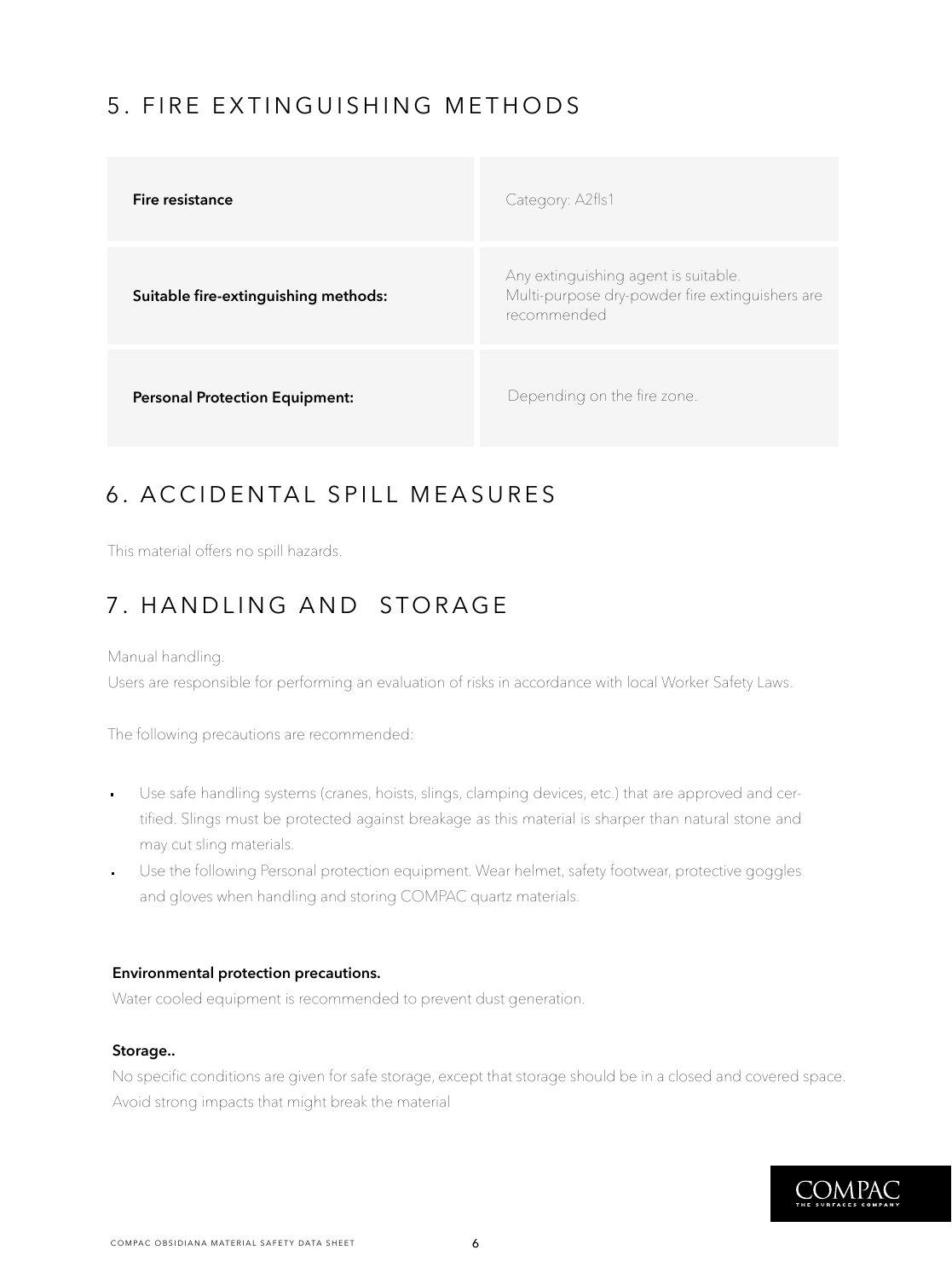## 8. EXPOSURE CONTROLS/ PERSONAL PROTECTION

#### 8.1 OCCUPATIONAL EXPOSURE LIMITS

Users are responsible for performing an evaluation of the risk of exposure to dust in accordance with local Worker Safety Laws.

#### **Respirable dust fracción in European Union:**

| Country/Authority   | Inert dust (mg/m3) | Quartz (q) (mg/m3) | Cristobalite (q) (mg/m3) |
|---------------------|--------------------|--------------------|--------------------------|
|                     |                    |                    |                          |
| Germany             | 6                  | 0,15               | 0,15                     |
| Belgium             | 3                  | 0,1                | 0,05                     |
| Bulgaria / III      | $\sqrt{ }$         | 0,07               | 0,07                     |
| Cyprus / IV         | $\sqrt{2}$         | 10 k/Q             | $\sqrt{2}$               |
| Czech Republic / V  |                    | 0,1                | 0,1                      |
| Denmark / VI        | 5                  | 0,1                | 0,05                     |
| Estonia             |                    | 0,1                | 0,05                     |
| Finland / VII       |                    | 0,2                | 0,1                      |
| France / VIII       |                    | 5025k/Q            |                          |
| France / IX         | 5                  | 0,1                | 0,05                     |
| Germany / X         | $\mathfrak{Z}$     | $\sqrt{2}$         | $\overline{1}$           |
| Greece / XI         | 5                  | 0,1                | 0,05                     |
| Hungary             |                    | 0,15               | 0,1                      |
| Ireland / XII       | $\sqrt{4}$         | 0,05               | 0,05                     |
| Italy / XIII        | 3                  | 0,025              | 0,025                    |
| Lithuania / XIV     | 10                 | 0,1                | 0,05                     |
| Luxembourg / XV     | 6                  | 0,15               | 0,15                     |
| Malta / XVI         | $\sqrt{2}$         | $\sqrt{2}$         | $\overline{ }$           |
| Netherlands / XVII  | 5                  | 0,075              | 0,075                    |
| Norway / XVIII      | 5                  | 0,1                | 0,05                     |
| Poland              |                    | 0,3                | 0,3                      |
| Portugal / XIX      | 5                  | 0,025              | 0,025                    |
| Romania/XX          | 10                 | 0,1                | 0,05                     |
| Slovakia            |                    | 0,1                | 0,1                      |
| Slovenia            |                    | 0,15               | 0,15                     |
| Spain / XXI         | 3                  | 0,1                | 0,05                     |
| Sweden / XXII       | 5                  | 0,1                |                          |
| Switzerland / XXIII | 6                  | 0,15               | 0,15                     |
| United Kingdom/XXIV | $\sqrt{ }$         | 0,1                | 0,1                      |

Source: IMA-Europe. Date: May 2010, updated version available at http://www.ima-europe.eu/otherPublications.html/ Missing Information from Lativia

COMPAC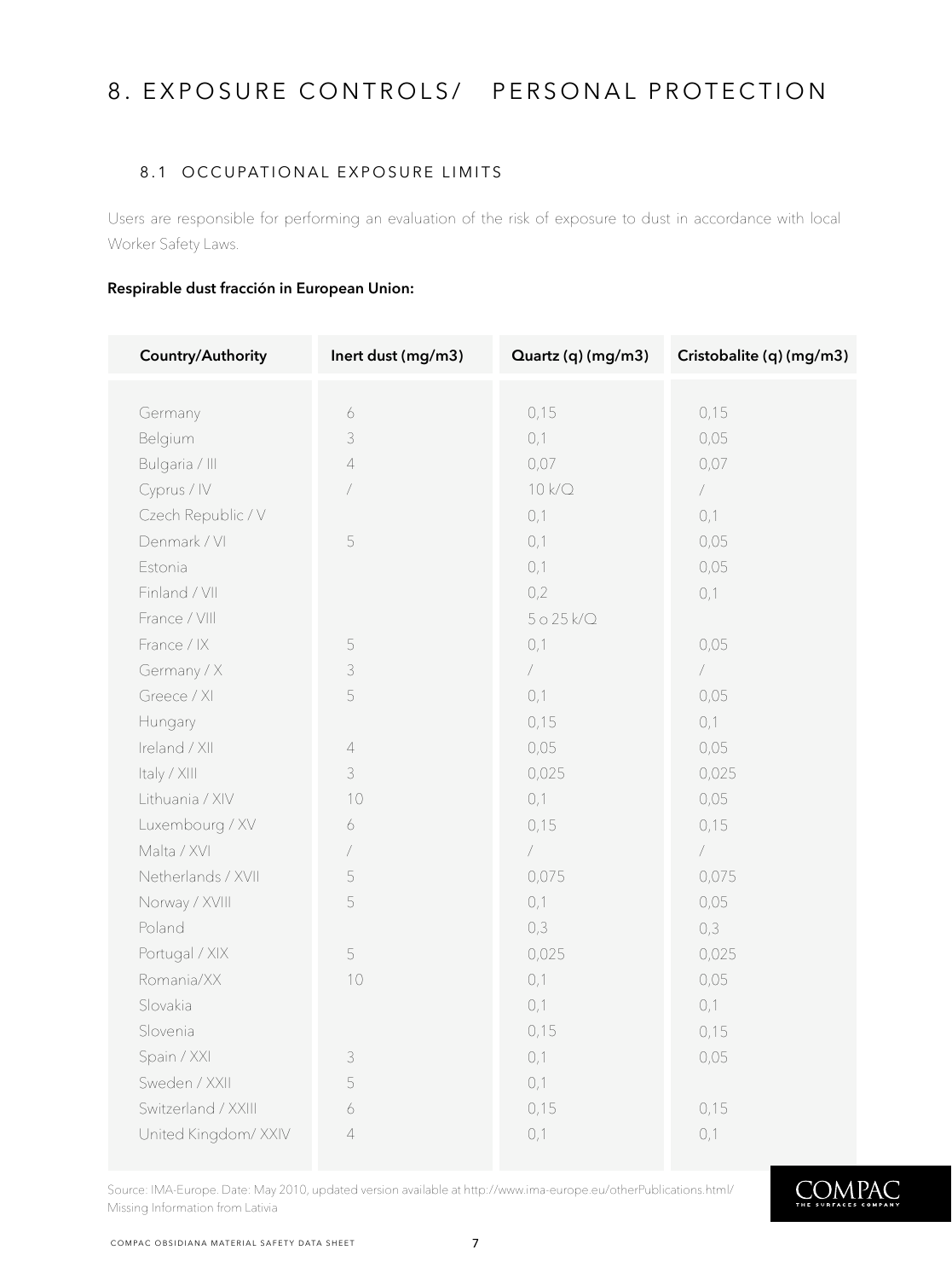#### **Respirable dust in the United States**

| Substance                 | Cuarzo (respirable) (mg/m3)                                                                     | Cuarzo (q) (mg/m3) |
|---------------------------|-------------------------------------------------------------------------------------------------|--------------------|
| $CAS\ N^{\circ}$          | 14808-60-7                                                                                      |                    |
| OSHA PEL (8 hour TWA)     | 0,05                                                                                            |                    |
| NIOSH - REL (10 hour TWA) | 0,05                                                                                            | 5                  |
| ACGIH - TLV (8 hour TWA)  | 0,025                                                                                           |                    |
| Addopted by /law name     | See Section 16                                                                                  |                    |
| OEL name (if specific)    | Permisible exposure limit (PEL)/Recommended exposure limit<br>(REL)/Threshold Limit Value (TLV) |                    |

Source: Ohsha's Permisible exposure limits

#### **Respirable dust in Australia and New Zealand**

| Substance                                  | Quartz (respirable) (mg/m3)             |
|--------------------------------------------|-----------------------------------------|
| CAS N°                                     | 14808-60-7                              |
| Australia OEL                              | Respirable dust 0,1 mg/m3 (8 horas TWA) |
| New Zealand (Workplace exposure standards) | Respirable dust 0,1 mg/m3 (8 horas TWA) |

Source: Safe work Australia/New Zealand Workplace exposure standards and biological exposure index

Dust exposure controls during manufacturing and Installation.

The manufacturer recommends methods involving the use of water in processing and machining this material. Dust generated during manufacturing contains crystalline silica which may be inhaled. Long-term exposure to dust from cutting and processing without the use of suitable protection may cause serious respiratory diseases including pneumoconiosis such as silicosis, as well as the deterioration of pulmonary capacity and bronchitis, emphysema, etc.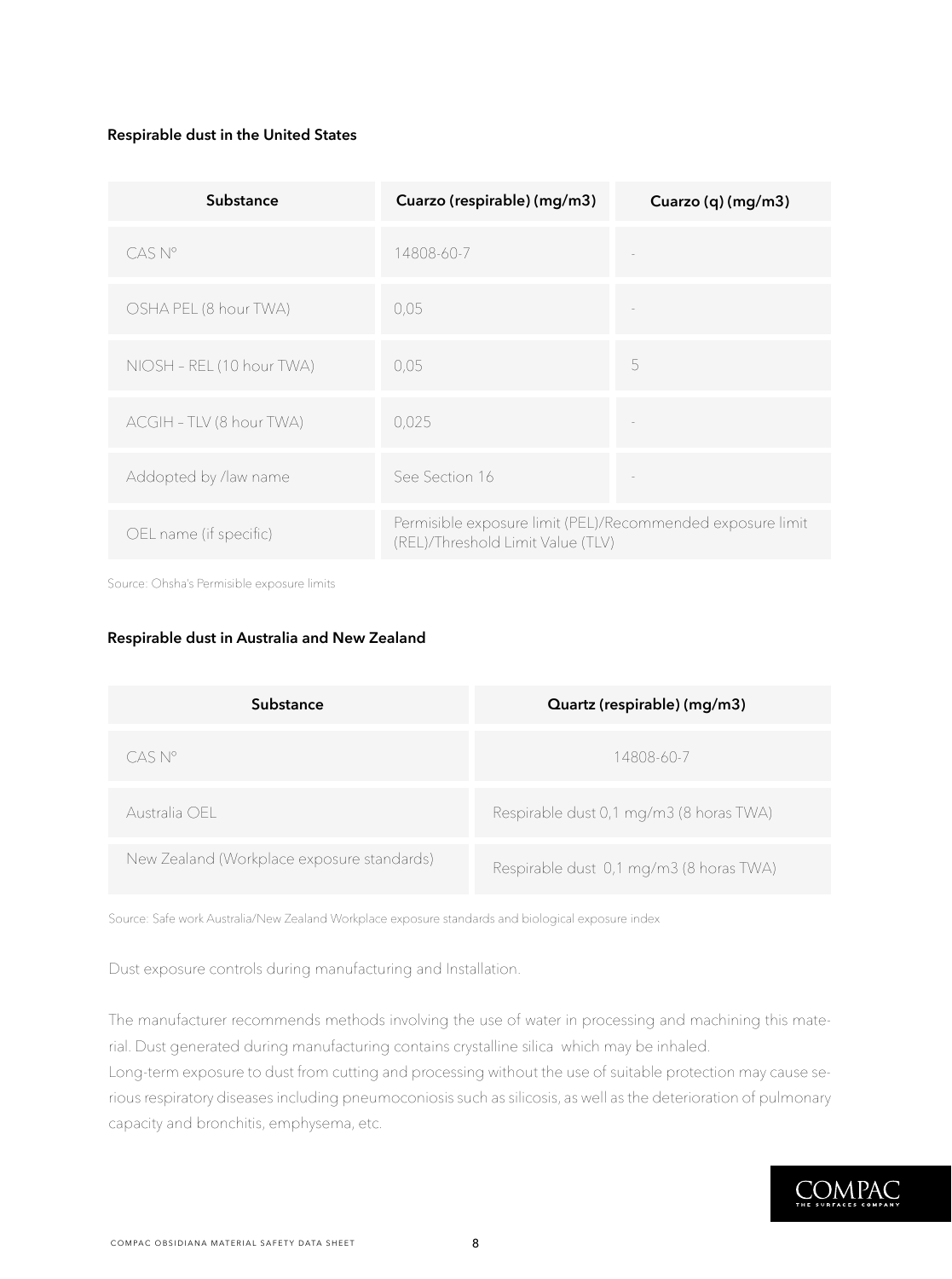Exposure to dust can be monitored and controlled using suitable control methods such as:

- Machinery and tools using wet processes.
- Natural and/or mechanical ventilation systems that guarantee suitable air renewal levels in the workplace.  $\hat{\mathbf{r}}$
- Cleaning and maintenance. Use aspiration and cleaning systems that use water. Avoid the use of compressed air, which sets dust in motion. Implement preventive maintenance programmes to guarantee suitable operating and cleaning conditions for work equipment.

Personal protective equipment.

- Respiratory potection is for type P3 particulates according to EN 143:2001 and its reviews 143/AC EN  $\blacksquare$ 2002 and EN 2005 2005143/AC, including wet processes in order to reduce dust during preparation of COMPAC quartz products.
- Hand protection. The use of gloves is recommended to avoid cutting hazards during handling.  $\mathbf{r}$
- Eye protection. The use of eye protectors or goggles is recommended pursuant to standard EN166:2001.  $\overline{a}$
- Skin protection. Skin protection is not necessary, but the use of suitable clothing to prevent contact with  $\mathbf{r}$  . skin is recommended. Wash hands and face with soap and water to eliminate dust before breaks and at the end of shifts.
- Work clothing: do not clean using compressed air. Use vacuum cleaning methods. In accordance with  $\mathbf{r}$ relevant laws and regulations, any materials failing to comply with quality specifications or reject material must be disposed of in inert waste landfills.

## 9. PHYSICAL AND CHEMICAL PROPERTIES

| Aspect                   | Solid, depending on depending on catalogue |
|--------------------------|--------------------------------------------|
| Colour                   | Depending on depending on catalogue        |
| Odour                    | Odourless                                  |
| pH:                      | N/A                                        |
| Density (EN 14617-1):    | 2250-2350 g/cm3                            |
| Absorption (EN 14617-1): | $0,04 - 0,06 \%$                           |

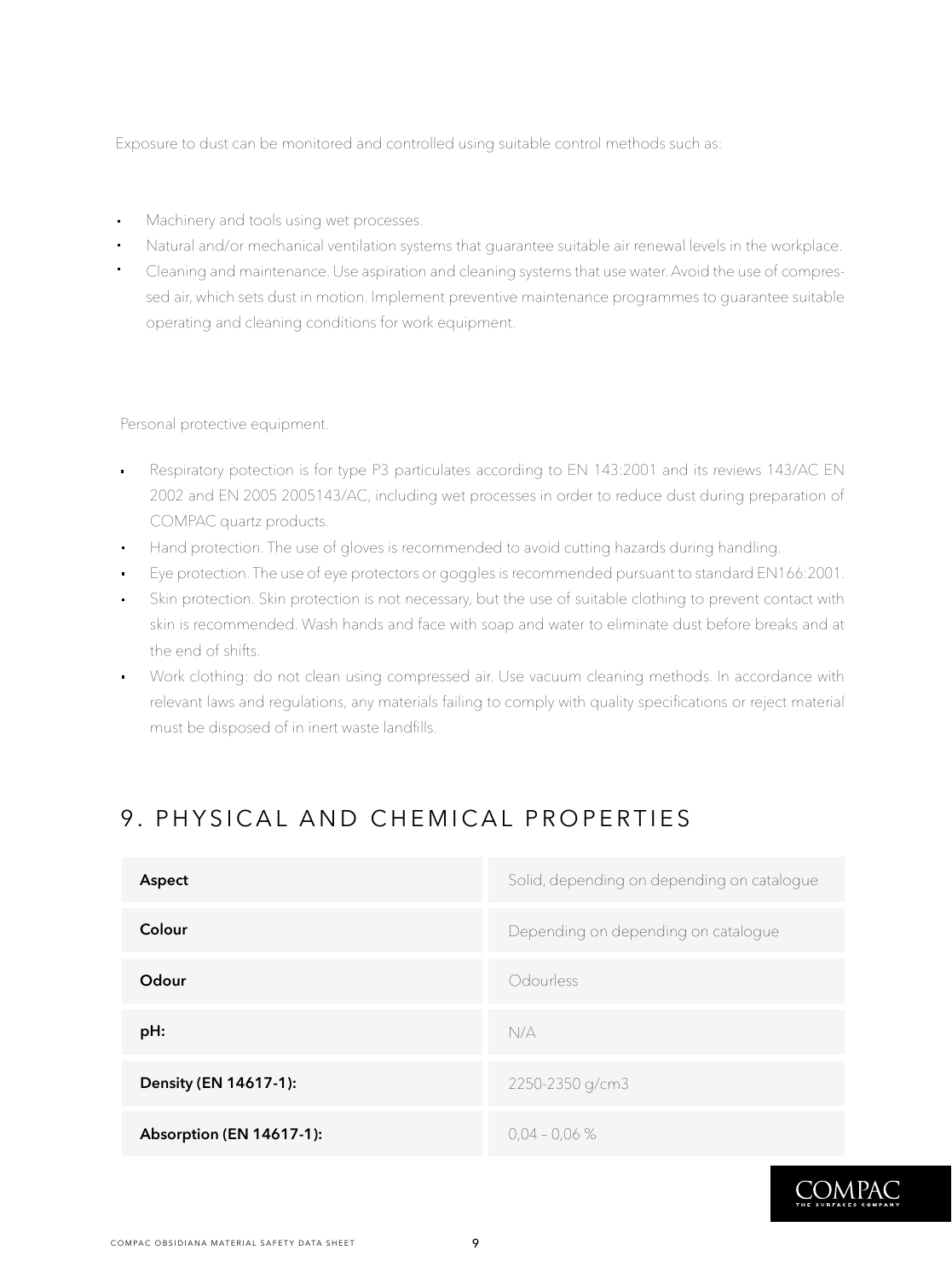| Solubility in wáter:             | N/A           |
|----------------------------------|---------------|
| <b>Decomposition temperature</b> | N/A           |
| Melting/freezing point           | N/A           |
| <b>Explosive properties</b>      | Not explosive |
| Flash point                      | Not flammable |
| Inflammability                   | N/A           |

## 10. STABILITY AND REACTIVITY

**Reactivity:** Not reactive **Chemical stability:** Stable **Potential for dangerous reactions:** None knwon **Conditions to be avoided:** Avoid contact with surfaces above temperatures of 80° C. Avoid heavy impacts that may cause breakage of material. Avoid use out-of-doors. **Incompatible materials:** No information available **Hazardous decomposition products:** None known.

## 11. TOXICOLOGICAL INFORMATION

Information on toxic effects

#### **Acute toxicity:** Not classified

**Crystalline Silica (SiO2):** Quartz LD50 Oral >2000 mg/kg weight (rat)

**Dermal corrosión or irratation:** according to the current information, the classification criteria are not met. **Serious eye injury or eye irritation:** according to the current information, the classification criteria are not met. **Respiratory or dermal sensitivity:** according to the current information, the classification criteria are not met. **Specific Target Organ Toxicity (STOT)-repeated exposure:** The prolonged and/or large scale inhalation of the respirable fraction of mineral dust and crystalline silica (< 10 μm) can cause pneumonocosis and pulmonary fibrosis such as silicosis. Prolonged or large scale exposure to dust containing crystalline silica may increase the risk of other illnesses such as chronic obstructive pulmonay disease (COPD) and kidney disease. **Carcinogenicity:** Prolonged or large scale exposure to dust containing crystalline silica may cause lung cancer.

**Mutagenicity in germ cells:** according to the current information, the classification criteria are not met.

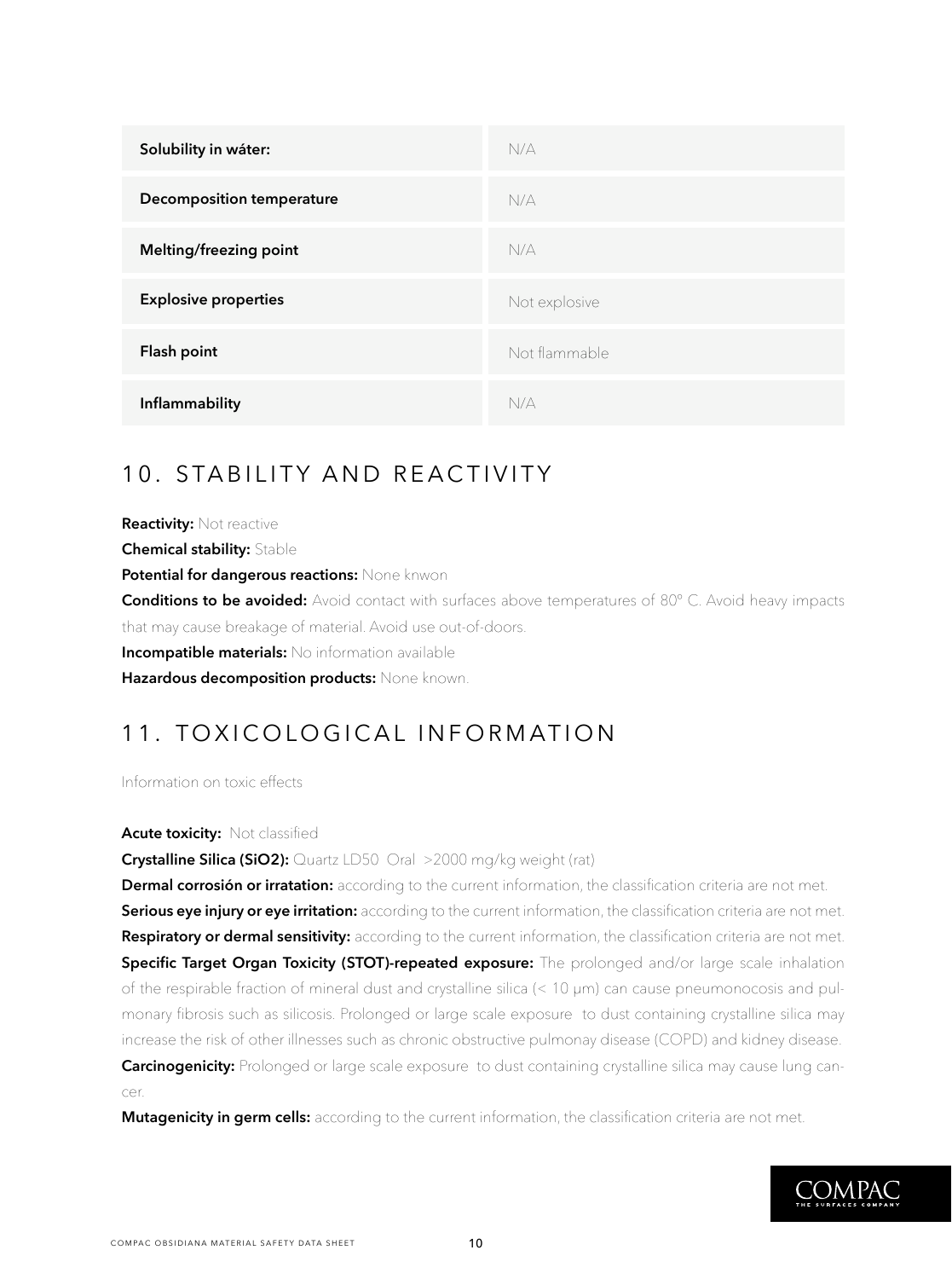Reproductive toxicity: according to the current information, the classification criteria are not met. **Danger if inhaled:** according to the current information, the classification criteria are not met.

## 12. ENVIRONMENTAL INFORMATION

COMPAC quartz contains no agents or substances considered toxic for the environment.

## 13. CONSIDERATIONS ON WASTE PRODUCTS

In accordance with European Directives 91/156/EEC and 199/31/CEE and Act 10/98 of 21 April and Royal Decree 1481/2001 of 27 December, any materials failing to comply with quality specifications or reject material must be disposed of in inert waste landfills.

The packaging material used for COMPAC quartz must be disposed of pursuant to the regulations of each country. In general, they should be deposited in plastic and/or paper collection bins for subsequent recycling.

## 14. TRANSPORT INFORMATION

This material is not classified as dangerous according to air, sea and land transport regulations.

| UN number      | not asigned | Sea transport   |                |
|----------------|-------------|-----------------|----------------|
| Groupage       | none        | <b>IMDG/IMO</b> | not restricted |
|                |             | Air transport   |                |
| <b>ADR/RID</b> |             | ICAO/ATA        | not restricted |